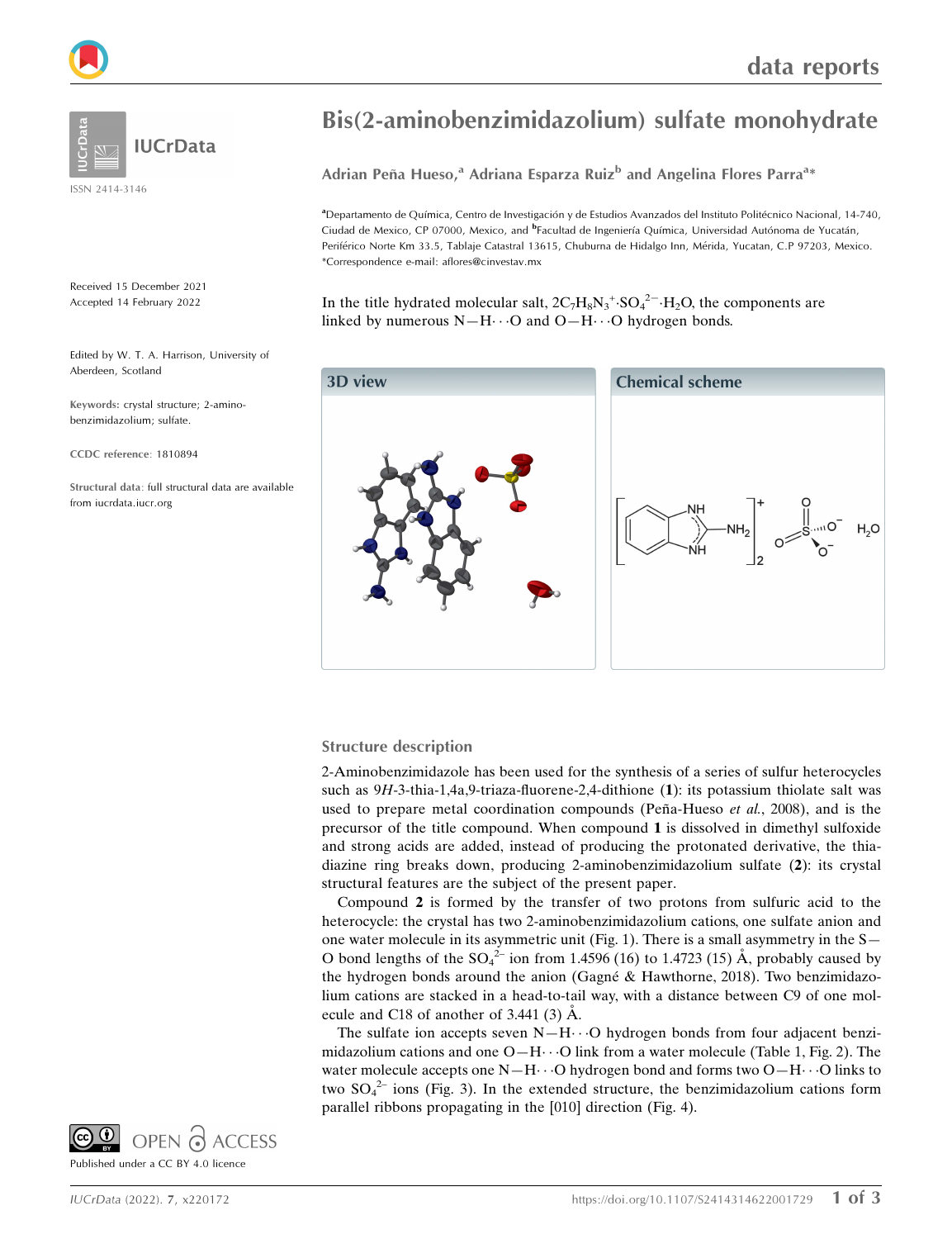| Table 1 |                                           |
|---------|-------------------------------------------|
|         | Hydrogen-bond geometry $(\AA, \degree)$ . |

| $D-H\cdots A$                          | $D-H$   | $H \cdot \cdot \cdot A$ | $D\cdot\cdot\cdot A$ | $D - H \cdots A$ |
|----------------------------------------|---------|-------------------------|----------------------|------------------|
| $N1 - H1 \cdots O25^1$                 | 0.81(4) | 2.25(3)                 | 2.946(3)             | 144(3)           |
| $N3 - H3 \cdots O22^{n}$               | 0.83(3) | 1.93(3)                 | 2.749(3)             | 172(3)           |
| $N11 - H11 \cdots Q23$                 | 0.85(4) | 1.96(4)                 | 2.786(4)             | 166(3)           |
| $N13 - H13 \cdots Q24III$              | 0.83(4) | 1.91(4)                 | 2.720(3)             | 165(3)           |
| $N10 - H101 \cdots O23$                | 0.87(4) | 2.03(4)                 | 2.894(5)             | 169(3)           |
| $N10 - H102 \cdots O25$ <sup>ii</sup>  | 0.89(3) | 2.00(3)                 | 2.890(3)             | 175(3)           |
| $N20 - H201 \cdots O26$ <sup>iii</sup> | 0.84(3) | 2.04(3)                 | 2.853(4)             | 165(3)           |
| $N20 - H202 \cdots Q22m$               | 0.93(4) | 2.09(4)                 | 2.973(4)             | 157(3)           |
| $O26 - H261 \cdots O24$ <sup>iv</sup>  | 0.80(7) | 2.22(7)                 | 2.983(4)             | 160(7)           |
| $O26 - H262 \cdots O24$ <sup>v</sup>   | 0.80(7) | 2.14(7)                 | 2.860(4)             | 150(6)           |
| $C17 - H17 \cdots O22$                 | 0.95    | 2.56                    | 3.272(3)             | 132              |

Symmetry codes: (i)  $x, -y + \frac{1}{2}, z - \frac{1}{2}$ ; (ii)  $-x + 1, -y + 1, -z$ ; (iii)  $-x + 2, y - \frac{1}{2}, -z + \frac{1}{2}$ ; (iv)  $-x + 2, y + \frac{1}{2}, -z + \frac{1}{2}$ ; (v)  $x, -y + \frac{3}{2}, z - \frac{1}{2}$ .

The first crystal structure of a 2-aminobenzimidazolium salt was reported with the nitrate anion (Bats et al., 1999) and a related structure with hydrogen sulfate as the counter-ion is also known (You et al., 2009).





The molecular structure of 2 showing displacement ellipsoids drawn at the 50% probability level



Hydrogen-bond environment around the sulfate anion.

| Experimental details.                                                         |                                                                              |
|-------------------------------------------------------------------------------|------------------------------------------------------------------------------|
| Crystal data                                                                  |                                                                              |
| Chemical formula                                                              | $2C_7H_8N_3$ <sup>+</sup> $SO_4$ <sup>2-</sup> $H_2O$                        |
| $M_{r}$                                                                       | 382.4                                                                        |
| Crystal system, space group                                                   | Monoclinic, $P2_1/c$                                                         |
| Temperature $(K)$                                                             | 293                                                                          |
| $a, b, c (\AA)$                                                               | 12.1115 (2), 10.6282 (2),<br>17.4772 (3)                                     |
|                                                                               | 127.723 (1)                                                                  |
| $\frac{\beta}{V}$ (A <sup>3</sup> )                                           | 1779.48 (6)                                                                  |
| Z                                                                             | 4                                                                            |
| Radiation type                                                                | Mo $K\alpha$                                                                 |
| $\mu$ (mm <sup>-1</sup> )                                                     | 0.22                                                                         |
| Crystal size (mm)                                                             | $0.25 \times 0.25 \times 0.17$                                               |
| Data collection                                                               |                                                                              |
| Diffractometer                                                                | Nonius KappaCCD                                                              |
| No. of measured, independent and<br>observed $[I > 3.0\sigma(I)]$ reflections | 9132, 4563, 2429                                                             |
| $R_{\text{int}}$                                                              | 0.04                                                                         |
| $(\sin \theta/\lambda)_{\text{max}}$ $(\text{\AA}^{-1})$                      | 0.675                                                                        |
| Refinement                                                                    |                                                                              |
| $R[F^2 > 2\sigma(F^2)]$ , w $R(F^2)$ , S                                      | 0.041, 0.050, 1.03                                                           |
| No. of reflections                                                            | 2429                                                                         |
| No. of parameters                                                             | 265                                                                          |
| H-atom treatment                                                              | H atoms treated by a mixture of<br>independent and constrained<br>refinement |
| $\Delta\rho_{\text{max}}$ , $\Delta\rho_{\text{min}}$ (e Å <sup>-3</sup> )    | $0.25, -0.31$                                                                |

Table 2

Computer programs: COLLECT (Nonius, 2001), DENZO/SCALEPACK (Otwinowski & Minor, 1997), SHELXS97 (Sheldrick, 2008), CRYSTALS (Betteridge et al., 2003) and CAMERON (Watkin et al., 1996).



Network of hydrogen bonds (dashed lines) involving the water molecules and sulfate ions.



Figure 4 The unit-cell packing showing [010] ribbons of cations linked by sulfate anions.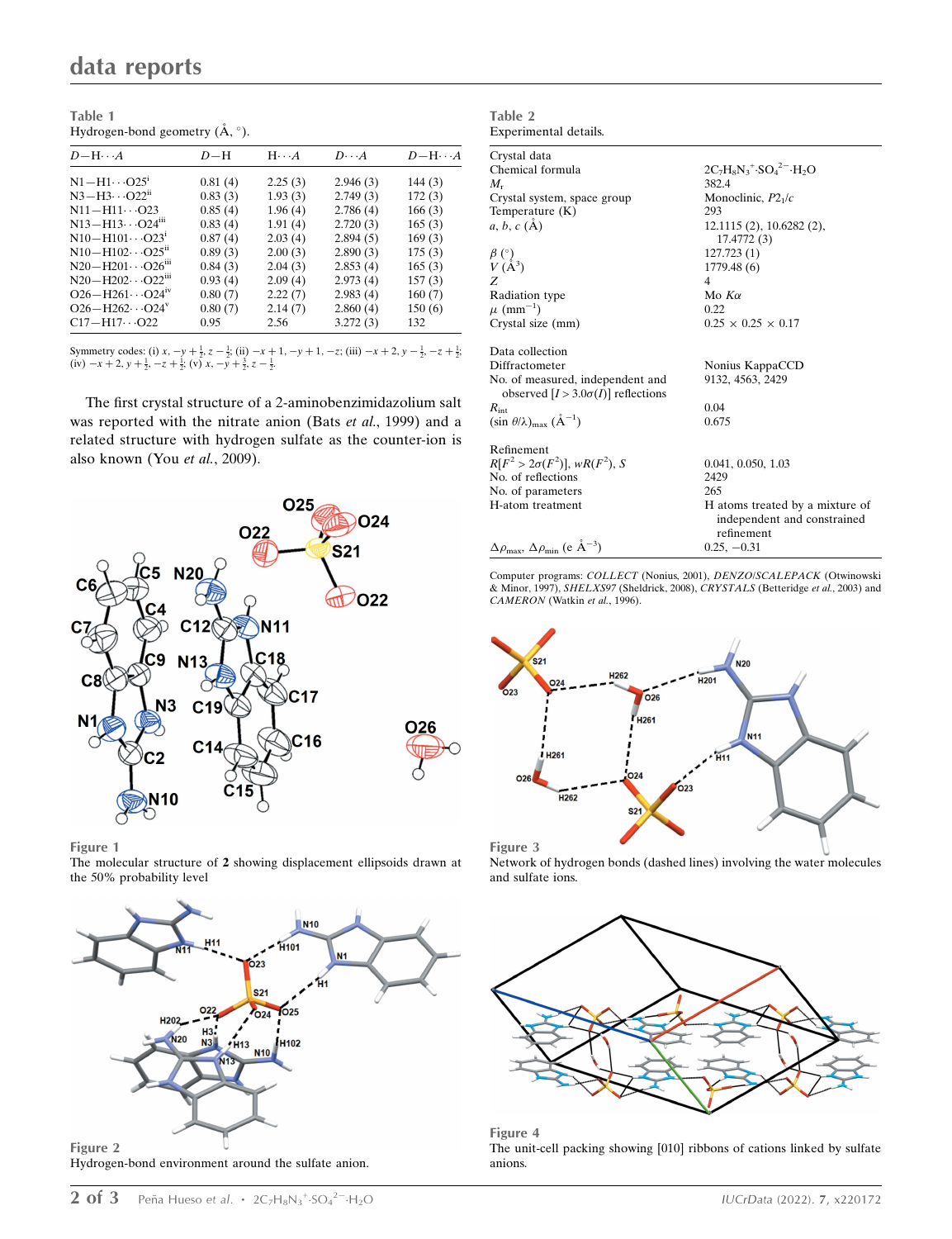### Synthesis and crystallization

The decomposition of 9H-3-thia-1,4a,9-triaza-fluorene-2,4-dithione with dilute aqueous  $H_2SO_4$  in DMSO afforded the title compound 2, m.p. 287–289 $^{\circ}$ C. IR (KBr),  $\nu$  (cm<sup>-1</sup>): 3285 (N-H), 1682 (C=N), 1520 (C=C), 1478 (C-N). NMR (DMSO $d_6$ , p.p.m.)  $\delta$ <sup>1</sup>H: 7.27 (H4, H7); 7.09 (H5, H6); 13.18 (N1 - H, N3–H); 8.70 (NH<sub>2</sub>). δ<sup>13</sup>C: 152.1 (C2); 111.8 (C4, C7); 123.4 (C5, C6); 130.4 (C8, C9).  $\delta$  <sup>15</sup>N: -257.1 (N1, N3); -312.9 (N10). Analysis calculated (%) for  $C_{16}H_{16}N_6SO_5$ : C, 43.97; H, 4.74; N, 21.98. Found: C, 43.50; H, 4.80; N, 21.80. The chemical shifts of C2 (152.1 p.p.m.), C8 and C9 (130.4 p.p.m.) in the  $^{13}$ C NMR spectrum indicate that the endocyclic nitrogen atoms are protonated, in agreement with the crystal structure.

### Refinement

Crystal data, data collection and structure refinement details are summarized in Table 2.

Funding information

The authors thank Cinvestav for financial support.

### References

- Bats, J. W., Gördes, D. & Schmalz, H.-G. (1999). Acta Cryst. C55, [1325–1328.](http://scripts.iucr.org/cgi-bin/cr.cgi?rm=pdfbb&cnor=hb4397&bbid=BB1)
- [Betteridge, P. W., Carruthers, J. R., Cooper, R. I., Prout, K. & Watkin,](http://scripts.iucr.org/cgi-bin/cr.cgi?rm=pdfbb&cnor=hb4397&bbid=BB2) D. J. (2003). [J. Appl. Cryst.](http://scripts.iucr.org/cgi-bin/cr.cgi?rm=pdfbb&cnor=hb4397&bbid=BB2) 36, 1487.
- Gagné, O. C. & Hawthorne, F. C. (2018). Acta Cryst. B74, 79-96.
- Nonius (2001). COLLECT[. Nonius BV, Delft, The Netherlands.](http://scripts.iucr.org/cgi-bin/cr.cgi?rm=pdfbb&cnor=hb4397&bbid=BB5)
- [Otwinowski, Z. & Minor, W. \(1997\).](http://scripts.iucr.org/cgi-bin/cr.cgi?rm=pdfbb&cnor=hb4397&bbid=BB6) Methods in Enzymology, Vol. 276, [Macromolecular Crystallography](http://scripts.iucr.org/cgi-bin/cr.cgi?rm=pdfbb&cnor=hb4397&bbid=BB6), Part A, edited by C. W. [Carter Jr & R. M. Sweet, pp. 307–326. New York: Academic Press.](http://scripts.iucr.org/cgi-bin/cr.cgi?rm=pdfbb&cnor=hb4397&bbid=BB6) [https://doi.org/10.1016/S0076-6879\(97\)76066-X](http://scripts.iucr.org/cgi-bin/cr.cgi?rm=pdfbb&cnor=hb4397&bbid=BB6)
- Peña-Hueso, A., Esparza-Ruiz, A., Ramos-García, I., Flores-Parra, [A. & Contreras, R. \(2008\).](http://scripts.iucr.org/cgi-bin/cr.cgi?rm=pdfbb&cnor=hb4397&bbid=BB7) J. Organomet. Chem. 693, 492–504. [Sheldrick, G. M. \(2008\).](http://scripts.iucr.org/cgi-bin/cr.cgi?rm=pdfbb&cnor=hb4397&bbid=BB8) Acta Cryst. A64, 112–122.
- [Watkin, D. J., Prout, C. K., Carruthers, J. R. & Betteridge, P. W.](http://scripts.iucr.org/cgi-bin/cr.cgi?rm=pdfbb&cnor=hb4397&bbid=BB10) (1996). CRYSTALS[. Chemical Crystallography Laboratory,](http://scripts.iucr.org/cgi-bin/cr.cgi?rm=pdfbb&cnor=hb4397&bbid=BB10) [University of Oxford, England.](http://scripts.iucr.org/cgi-bin/cr.cgi?rm=pdfbb&cnor=hb4397&bbid=BB10)
- [You, W., Fan, Y., Qian, H.-F., Yao, C. & Huang, W. \(2009\).](http://scripts.iucr.org/cgi-bin/cr.cgi?rm=pdfbb&cnor=hb4397&bbid=BB9) Acta Cryst. E65[, o115.](http://scripts.iucr.org/cgi-bin/cr.cgi?rm=pdfbb&cnor=hb4397&bbid=BB9)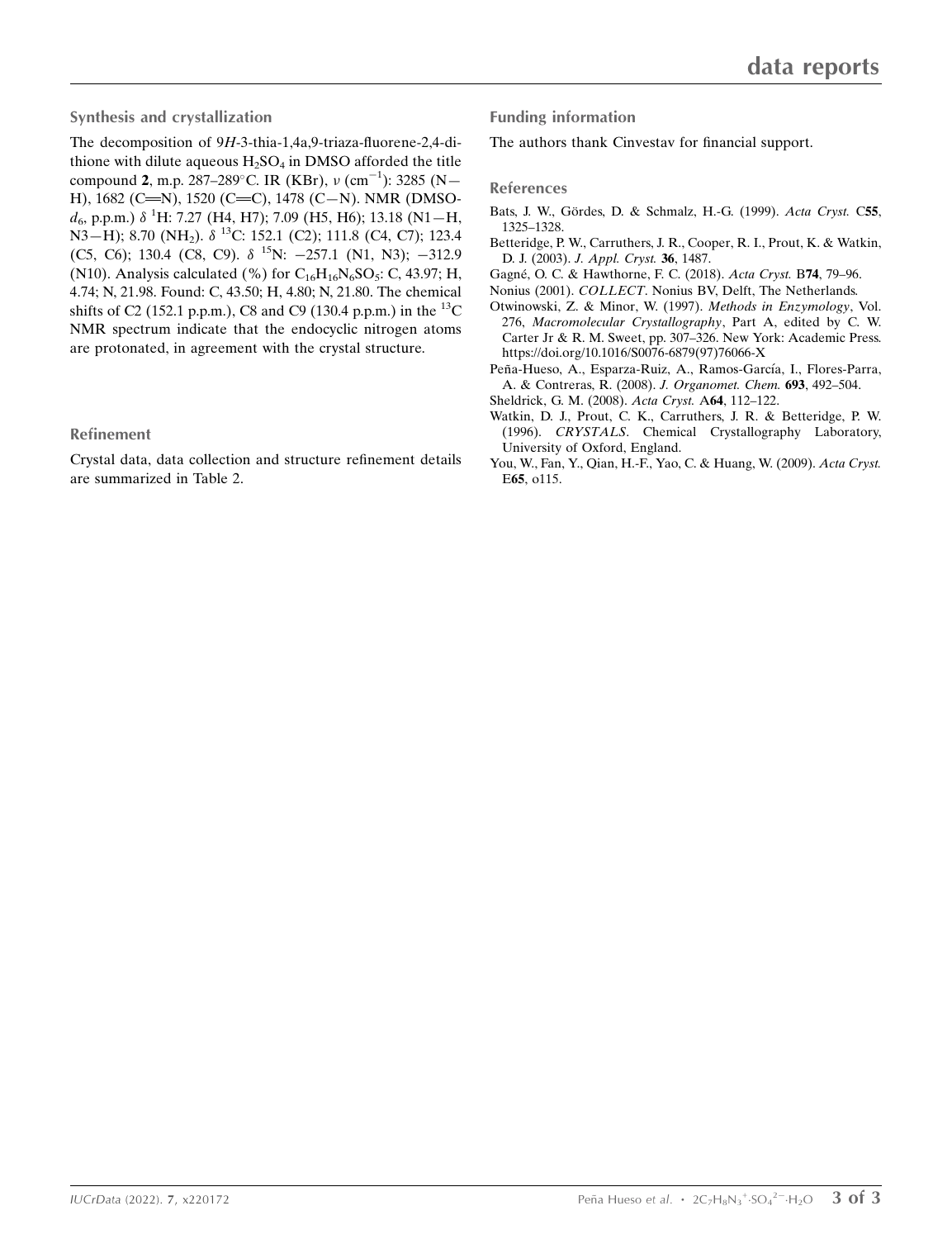# **full crystallographic data**

*IUCrData* (2022). **7**, x220172 [https://doi.org/10.1107/S2414314622001729]

### **Bis(2-aminobenzimidazolium) sulfate monohydrate**

**Adrian Peña Hueso, Adriana Esparza Ruiz and Angelina Flores Parra**

**Bis(2-aminobenzimidazolium) sulfate monohydrate** 

*Crystal data*

 $2C_7H_8N_3$ <sup>+</sup>·SO<sub>4</sub><sup>2–</sup>·H<sub>2</sub>O  $M_r = 382.4$ Monoclinic, *P*21/*c* Hall symbol: -P 2ybc  $a = 12.1115$  (2) Å  $b = 10.6282(2)$  Å  $c = 17.4772(3)$  Å  $\beta$  = 127.723 (1)<sup>o</sup>  $V = 1779.48$  (6) Å<sup>3</sup>  $Z = 4$ 

### *Data collection*

Nonius KappaCCD diffractometer Radiation source: Enraf Nonius FR590 Graphite monochromator Detector resolution: 9 pixels mm-1 *φ* & *ω* scans 9132 measured reflections

### *Refinement*

Refinement on *F* Least-squares matrix: full  $R[F^2 > 2\sigma(F^2)] = 0.041$  $wR(F^2) = 0.050$  $S = 1.03$ 2429 reflections 265 parameters 0 restraints Primary atom site location: structure-invariant direct methods Secondary atom site location: difference Fourier man Hydrogen site location: difference Fourier map

 $F(000) = 800$  $D_x = 1.427$  Mg m<sup>-3</sup> Mo *Kα* radiation,  $\lambda = 0.71073$  Å Cell parameters from 4784 reflections  $\theta$  = 1–29<sup>°</sup>  $\mu$  = 0.22 mm<sup>-1</sup>  $T = 293 \text{ K}$ Prism, colourless  $0.25 \times 0.25 \times 0.17$  mm

4563 independent reflections 2429 reflections with  $I > 3.0\sigma(I)$  $R_{\text{int}} = 0.04$  $\theta_{\text{max}} = 28.7^{\circ}, \theta_{\text{min}} = 2.1^{\circ}$  $h = -15 \rightarrow 16$  $k = -14 \rightarrow 14$ *l* = −23→23

H atoms treated by a mixture of independent and constrained refinement Method, part 1, Chebychev polynomial, (Watkin, 1994, *P*rince, 1982) [*w*eight] =  $1.0/[A_0^*T_0(x) + A_1^*T_1(x) \cdots + A_{n-1}^*T_{n-1}(x)]$ where  $A_i$  are the Chebychev coefficients listed below and  $x = F$  /*F*max Method = Robust Weighting (*Prince*, 1982) W =  $[weight]$  \*  $[1-(\text{delta}F/6*\text{sigma}F)^{2}]^{2}$  A<sub>i</sub> are: 0.914 0.838 0.564 0.170 0.849E-01  $(\Delta/\sigma)_{\text{max}} = 0.0002$  $\Delta \rho_{\text{max}} = 0.25$  e Å<sup>-3</sup>  $\Delta \rho_{\rm min} = -0.31$  e Å<sup>-3</sup>

### *Special details*

**Geometry**. All esds (except the esd in the dihedral angle between two l.s. planes) are estimated using the full covariance matrix. The cell esds are taken into account individually in the estimation of esds in distances, angles and torsion angles; correlations between esds in cell parameters are only used when they are defined by crystal symmetry. An approximate (isotropic) treatment of cell esds is used for estimating esds involving l.s. planes.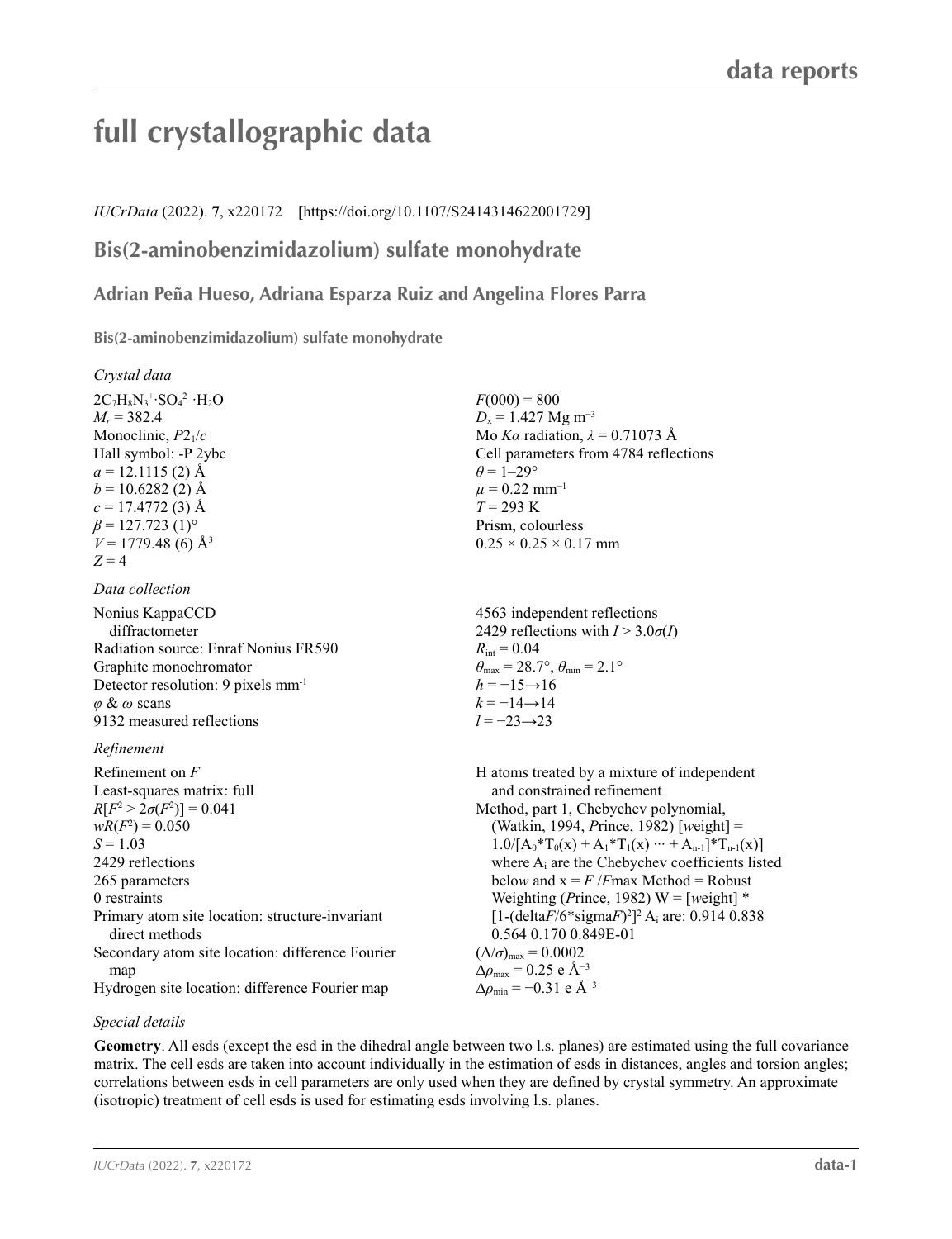**Refinement**. Refinement of  $F^2$  against ALL reflections. The weighted R-factor wR and goodness of fit S are based on  $F^2$ , conventional R-factors R are based on F, with F set to zero for negative  $F^2$ . The threshold expression of  $F^2 > 2 \text{sigma}(F^2)$ is used only for calculating R-factors(gt) etc. and is not relevant to the choice of reflections for refinement. R-factors based on  $F^2$  are statistically about twice as large as those based on F, and R- factors based on ALL data will be even larger.

The positions of all NH and OH hydrogen atoms were refined, and all CH were placed at ideal positions.

|                  | $\boldsymbol{\chi}$ | $\mathcal{Y}$ | $\boldsymbol{Z}$ | $U_{\rm iso}*/U_{\rm eq}$ |  |
|------------------|---------------------|---------------|------------------|---------------------------|--|
| C2               | 0.5660(3)           | 0.1533(2)     | $-0.12552(17)$   | 0.0484                    |  |
| C4               | 0.5449(3)           | 0.1836(2)     | 0.0688(2)        | 0.0626                    |  |
| C <sub>5</sub>   | 0.6271(4)           | 0.1200(3)     | 0.1556(2)        | 0.0725                    |  |
| C6               | 0.7293(3)           | 0.0372(3)     | 0.1756(2)        | 0.0728                    |  |
| C7               | 0.7524(3)           | 0.0132(3)     | 0.1090(2)        | 0.0682                    |  |
| $\rm{C}8$        | 0.6705(3)           | 0.0761(2)     | 0.02241(18)      | 0.0503                    |  |
| C9               | 0.5691(2)           | 0.1616(2)     | 0.00250(16)      | 0.047                     |  |
| C12              | 0.9604(2)           | 0.2887(2)     | 0.21087(16)      | 0.047                     |  |
| C14              | 0.8306(3)           | 0.3839(3)     | $-0.0275(2)$     | 0.0719                    |  |
| C15              | 0.7199(4)           | 0.4642(3)     | $-0.0859(2)$     | 0.0819                    |  |
| C16              | 0.6467(4)           | 0.5164(3)     | $-0.0557(2)$     | 0.0786                    |  |
| C17              | 0.6837(3)           | 0.4930(3)     | 0.03457(18)      | 0.0617                    |  |
| C18              | 0.7951(2)           | 0.4131(2)     | 0.09334(16)      | 0.0479                    |  |
| C19              | 0.8659(3)           | 0.3583(2)     | 0.06268(17)      | 0.0521                    |  |
| H1               | 0.700(3)            | 0.023(3)      | $-0.073(2)$      | $0.0781*$                 |  |
| H <sub>3</sub>   | 0.440(3)            | 0.256(3)      | $-0.122(2)$      | $0.0603*$                 |  |
| H <sub>4</sub>   | 0.476               | 0.2396        | 0.0553           | $0.0818*$                 |  |
| H <sub>5</sub>   | 0.6134              | 0.1333        | 0.2013           | $0.0945*$                 |  |
| H <sub>6</sub>   | 0.7819              | $-0.0041$     | 0.2343           | $0.0851*$                 |  |
| H7               | 0.82                | $-0.0425$     | 0.1215           | $0.0843*$                 |  |
| H11              | 0.830(3)            | 0.384(3)      | 0.220(2)         | $0.0595*$                 |  |
| H13              | 1.021(3)            | 0.235(3)      | 0.136(2)         | $0.0682*$                 |  |
| H14              | 0.8797              | 0.3482        | $-0.0463$        | $0.0925*$                 |  |
| H15              | 0.6943              | 0.4849        | $-0.1462$        | $0.0986*$                 |  |
| H16              | 0.5679              | 0.568         | $-0.0992$        | $0.0857*$                 |  |
| H17              | 0.6367              | 0.5309        | 0.0569           | $0.0697*$                 |  |
| H101             | 0.580(3)            | 0.137(3)      | $-0.227(2)$      | $0.0811*$                 |  |
| H102             | 0.472(3)            | 0.237(3)      | $-0.247(2)$      | $0.0806*$                 |  |
| H <sub>201</sub> | 1.041(3)            | 0.247(3)      | 0.339(2)         | $0.07*$                   |  |
| H <sub>202</sub> | 1.115(3)            | 0.183(3)      | 0.301(2)         | $0.0698*$                 |  |
| H261             | 0.979(7)            | 0.918(6)      | 0.069(5)         | $0.1811*$                 |  |
| H <sub>262</sub> | 0.925(6)            | 0.838(6)      | 0.005(5)         | $0.1804*$                 |  |
| N1               | 0.6657(2)           | 0.0745(2)     | $-0.05947(16)$   | 0.0562                    |  |
| N <sub>3</sub>   | 0.5078(2)           | 0.20819(19)   | $-0.08953(14)$   | 0.0477                    |  |
| N10              | 0.5301(3)           | 0.1737(2)     | $-0.21296(17)$   | 0.0601                    |  |
| N11              | 0.85749(19)         | 0.3685(2)     | 0.18649(14)      | 0.0479                    |  |
| N13              | 0.9688(2)           | 0.2826(2)     | 0.13810(14)      | 0.0539                    |  |
| N20              | 1.0417(2)           | 0.2263(2)     | 0.29315(16)      | 0.0582                    |  |

*Fractional atomic coordinates and isotropic or equivalent isotropic displacement parameters (Å<sup>2</sup>)*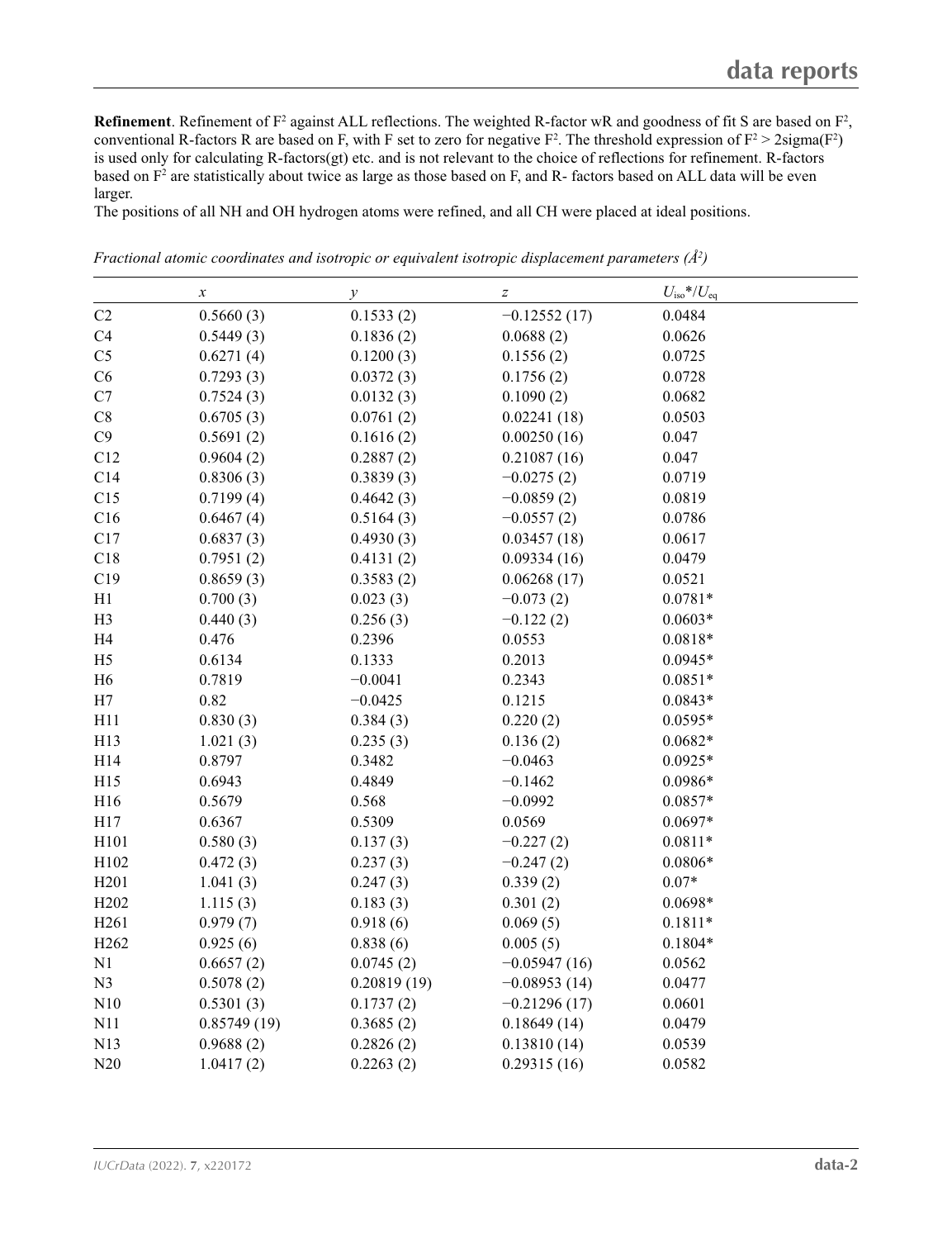## **data reports**

| O <sub>22</sub> | 0.72767(16) | 0.64914(16) | 0.21275(11) | 0.0506 |
|-----------------|-------------|-------------|-------------|--------|
| O <sub>23</sub> | 0.72874(19) | 0.44104(15) | 0.26788(13) | 0.0584 |
| O <sub>24</sub> | 0.8960(2)   | 0.5933(2)   | 0.37860(12) | 0.0746 |
| O <sub>25</sub> | 0.6554(2)   | 0.61476(17) | 0.31313(14) | 0.0657 |
| O <sub>26</sub> | 0.9603(4)   | 0.8443(3)   | 0.06107(18) | 0.1136 |
| S <sub>21</sub> | 0.75054(6)  | 0.57563(5)  | 0.29273(4)  | 0.0431 |

*Atomic displacement parameters (Å2 )*

|                 | $U^{11}$   | $U^{22}$   | $U^{33}$   | $U^{12}$      | $U^{13}$   | $U^{23}$      |
|-----------------|------------|------------|------------|---------------|------------|---------------|
| C2              | 0.0604(14) | 0.0435(12) | 0.0537(13) | 0.0027(10)    | 0.0411(12) | $-0.0021(10)$ |
| C <sub>4</sub>  | 0.0850(19) | 0.0550(15) | 0.0668(16) | 0.0109(13)    | 0.0563(16) | 0.0013(12)    |
| C <sub>5</sub>  | 0.109(2)   | 0.0657(17) | 0.0641(17) | 0.0001(17)    | 0.0640(18) | 0.0001(14)    |
| C6              | 0.087(2)   | 0.0733(18) | 0.0555(15) | 0.0049(16)    | 0.0420(16) | 0.0142(14)    |
| C7              | 0.0703(17) | 0.0651(17) | 0.0705(17) | 0.0194(14)    | 0.0436(15) | 0.0185(14)    |
| C8              | 0.0577(14) | 0.0464(12) | 0.0551(14) | 0.0060(11)    | 0.0388(12) | 0.0017(11)    |
| C9              | 0.0580(13) | 0.0411(11) | 0.0484(12) | 0.0015(10)    | 0.0358(11) | $-0.0010(10)$ |
| C12             | 0.0421(11) | 0.0541(13) | 0.0449(12) | $-0.0005(10)$ | 0.0266(11) | $-0.0062(11)$ |
| C14             | 0.086(2)   | 0.087(2)   | 0.0555(16) | 0.0163(16)    | 0.0498(16) | $-0.0027(14)$ |
| C15             | 0.107(3)   | 0.085(2)   | 0.0498(15) | 0.0272(19)    | 0.0461(17) | 0.0063(14)    |
| C16             | 0.090(2)   | 0.0757(19) | 0.0485(15) | 0.0291(17)    | 0.0315(15) | $-0.0001(14)$ |
| C17             | 0.0615(15) | 0.0649(16) | 0.0475(14) | 0.0171(13)    | 0.0277(12) | $-0.0065(12)$ |
| C18             | 0.0467(12) | 0.0520(13) | 0.0425(12) | 0.0014(10)    | 0.0261(11) | $-0.0085(10)$ |
| C19             | 0.0542(14) | 0.0561(14) | 0.0480(13) | 0.0051(11)    | 0.0322(12) | $-0.0054(11)$ |
| N1              | 0.0716(14) | 0.0522(12) | 0.0658(13) | 0.0182(11)    | 0.0527(12) | 0.0089(10)    |
| N <sub>3</sub>  | 0.0555(11) | 0.0470(10) | 0.0480(11) | 0.0102(9)     | 0.0356(10) | 0.0018(9)     |
| N10             | 0.0807(16) | 0.0608(13) | 0.0583(13) | 0.0140(11)    | 0.0525(13) | 0.0042(10)    |
| N11             | 0.0440(10) | 0.0592(12) | 0.0450(10) | 0.0050(9)     | 0.0296(9)  | $-0.0045(9)$  |
| N <sub>13</sub> | 0.0522(12) | 0.0660(13) | 0.0499(11) | 0.0139(10)    | 0.0345(10) | $-0.0004(10)$ |
| N20             | 0.0551(12) | 0.0685(14) | 0.0502(12) | 0.0098(11)    | 0.0318(11) | 0.0020(11)    |
| O22             | 0.0481(9)  | 0.0669(10) | 0.0421(8)  | 0.0040(7)     | 0.0302(8)  | 0.0120(7)     |
| O23             | 0.0752(12) | 0.0507(9)  | 0.0791(12) | $-0.0031(8)$  | 0.0624(11) | $-0.0046(8)$  |
| O24             | 0.0619(11) | 0.1028(15) | 0.0410(9)  | $-0.0251(11)$ | 0.0223(9)  | 0.0111(9)     |
| O <sub>25</sub> | 0.0948(14) | 0.0562(10) | 0.0907(13) | 0.0093(9)     | 0.0796(12) | 0.0092(9)     |
| O26             | 0.144(2)   | 0.148(3)   | 0.0652(14) | $-0.069(2)$   | 0.0725(17) | $-0.0286(16)$ |
| S <sub>21</sub> | 0.0483(3)  | 0.0508(3)  | 0.0396(3)  | $-0.0046(3)$  | 0.0317(3)  | 0.0008(2)     |

*Geometric parameters (Å, º)*

| $C2 - N1$  | 1.336(3) | $C15 - H15$ | 0.925    |
|------------|----------|-------------|----------|
| $C2 - N3$  | 1.333(3) | $C16 - C17$ | 1.374(4) |
| $C2 - N10$ | 1.326(3) | $C16 - H16$ | 0.95     |
| $C4 - C5$  | 1.380(4) | $C17 - C18$ | 1.379(3) |
| $C4 - C9$  | 1.377(3) | $C17 - H17$ | 0.955    |
| $C4 - H4$  | 0.931    | $C18 - C19$ | 1.387(3) |
| $C5-C6$    | 1.379(4) | $C18 - N11$ | 1.393(3) |
| $C5 - H5$  | 0.92     | $C19 - N13$ | 1.389(3) |
| $C6-C7$    | 1.378(4) | $H1 - N1$   | 0.80(3)  |
|            |          |             |          |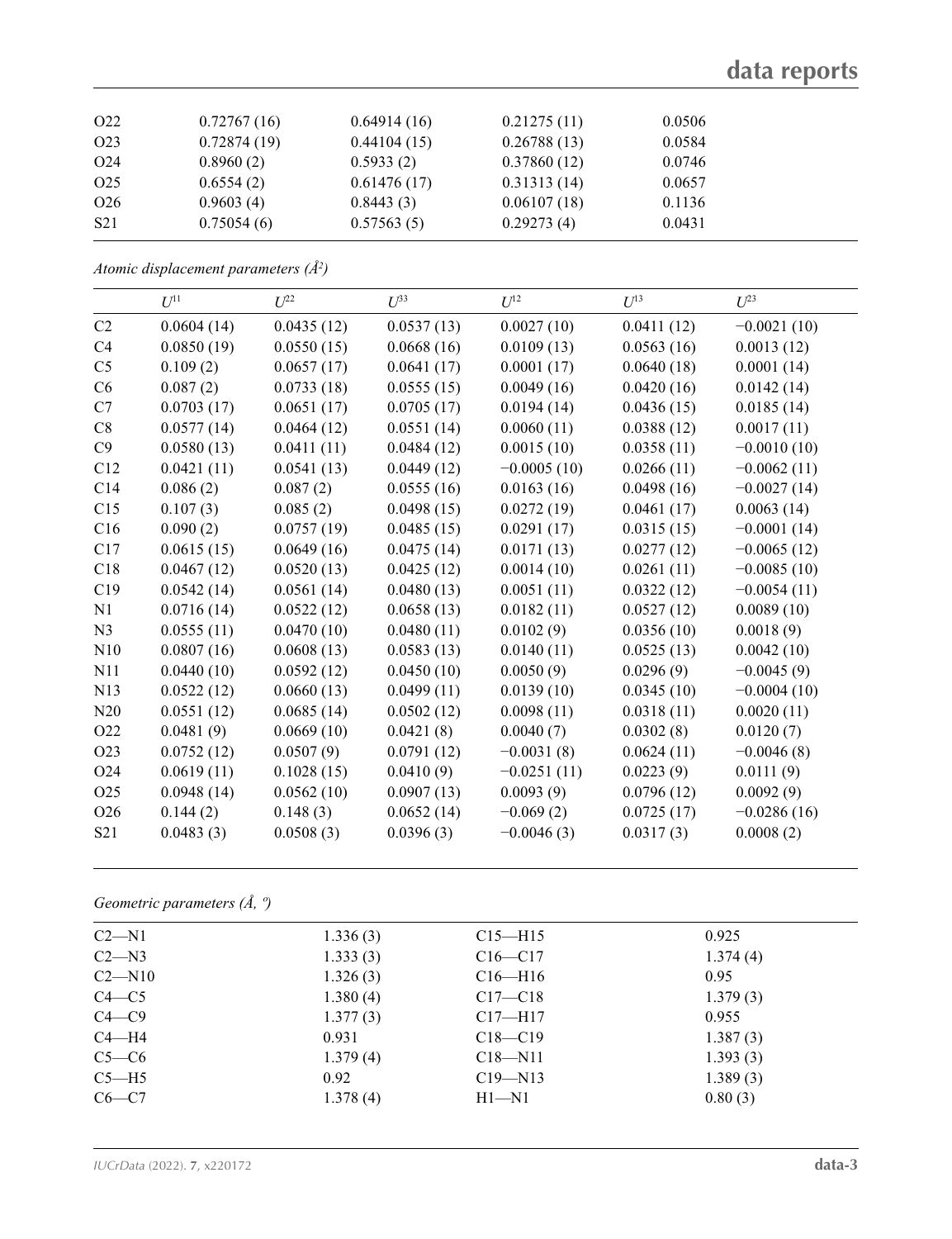| $C6 - H6$         | 0.922      | $H3 - N3$           | 0.83(3)     |
|-------------------|------------|---------------------|-------------|
|                   |            |                     |             |
| $C7-C8$           | 1.373(4)   | $H11 - N11$         | 0.85(3)     |
| $C7 - H7$         | 0.921      | $H13 - N13$         | 0.83(3)     |
| $C8-C9$           | 1.390(3)   | $H101 - N10$        | 0.87(3)     |
| $C8 - N1$         | 1.396(3)   | $H102 - N10$        | 0.89(3)     |
| $C9 - N3$         | 1.386(3)   | $H201 - N20$        | 0.83(3)     |
| $C12 - N11$       | 1.343(3)   | $H202 - N20$        | 0.93(3)     |
| $C12 - N13$       | 1.338(3)   | $H261 - 026$        | 0.81(6)     |
| $C12 - N20$       | 1.321(3)   | $H262 - 026$        | 0.79(6)     |
| $C14 - C15$       | 1.376(4)   | $O22 - S21$         | 1.4723(15)  |
| $C14 - C19$       | 1.385(4)   | $O23 - S21$         | 1.4711 (18) |
| $C14 - H14$       | 0.919      | $O24 - S21$         | 1.4680(19)  |
| $C15-C16$         | 1.394(4)   | $O25 - S21$         | 1.4596(16)  |
|                   |            |                     |             |
| $N1-C2-N3$        | 109.0(2)   | $C16 - C17 - H17$   | 122.5       |
| $N1 - C2 - N10$   | 125.7(2)   | C18-C17-H17         | 120.8       |
| $N3 - C2 - N10$   | 125.2(2)   | $C17 - C18 - C19$   | 121.7(2)    |
| $C5-C4-C9$        | 117.5(2)   | $C17 - C18 - N11$   | 131.6(2)    |
| $C5-C4-H4$        | 121.5      | $C19 - C18 - N11$   | 106.7(2)    |
| $C9 - C4 - H4$    | 121        | $C18-C19-C14$       | 121.6(2)    |
|                   | 121.5(3)   |                     |             |
| $C4-C5-C6$        |            | $C18 - C19 - N13$   | 106.5(2)    |
| $C4-C5-H5$        | 119.2      | $C14 - C19 - N13$   | 131.8(2)    |
| $C6-C5-H5$        | 119.3      | $C8 - N1 - C2$      | 109.08(19)  |
| $C5-C6-C7$        | 121.3(3)   | $C8 - N1 - H1$      | 127(2)      |
| $C5-C6-H6$        | 119.3      | $C2 - N1 - H1$      | 122(2)      |
| $C7-C6-H6$        | 119.4      | $C9 - N3 - C2$      | 109.2(2)    |
| $C6 - C7 - C8$    | 117.2(3)   | $C9 - N3 - H3$      | 128.6(19)   |
| $C6-C7-H7$        | 122        | $C2 - N3 - H3$      | 121.9(19)   |
| $C8-C7-H7$        | 120.8      | H102-N10-C2         | 117(2)      |
| $C7 - C8 - C9$    | 121.8(2)   | $H102 - N10 - H101$ | 124(3)      |
| $C7-C8-N1$        | 132.3(2)   | $C2 - N10 - H101$   | 117(2)      |
| $C9 - C8 - N1$    | 106.0(2)   | $C18 - N11 - C12$   | 108.65(18)  |
| $C8-C9-C4$        | 120.7(2)   | $C18 - N11 - H11$   | 125.7(19)   |
| $C8-C9-N3$        | 106.76(19) | $C12 - N11 - H11$   | 125.5(19)   |
| $C4-C9-N3$        |            |                     | 109.13(19)  |
|                   | 132.5(2)   | C19-N13-C12         |             |
| $N11 - C12 - N13$ | 109.0(2)   | $C19 - N13 - H13$   | 125(2)      |
| $N11 - C12 - N20$ | 126.2(2)   | $C12 - N13 - H13$   | 126(2)      |
| $N13 - C12 - N20$ | 124.8(2)   | $H202 - N20 - C12$  | 114.7(18)   |
| $C15-C14-C19$     | 116.6(2)   | H202-N20-H201       | 124(3)      |
| $C15-C14-H14$     | 122.8      | $C12 - N20 - H201$  | 118(2)      |
| $C19 - C14 - H14$ | 120.7      | $H261 - O26 - H262$ | 100(6)      |
| $C14 - C15 - C16$ | 121.6(3)   | $O22 - S21 - O23$   | 109.89(10)  |
| $C14 - C15 - H15$ | 119.2      | $O22 - S21 - O24$   | 108.29(10)  |
| $C16-C15-H15$     | 119.3      | $O23 - S21 - O24$   | 108.23(12)  |
| $C15-C16-C17$     | 121.7(3)   | $O22 - S21 - O25$   | 111.26(10)  |
| $C15-C16-H16$     | 119.2      | $O23 - S21 - O25$   | 108.86 (10) |
| $C17-C16-H16$     | 119.1      | $O24 - S21 - O25$   | 110.26(13)  |
| $C16-C17-C18$     | 116.8(2)   |                     |             |
|                   |            |                     |             |